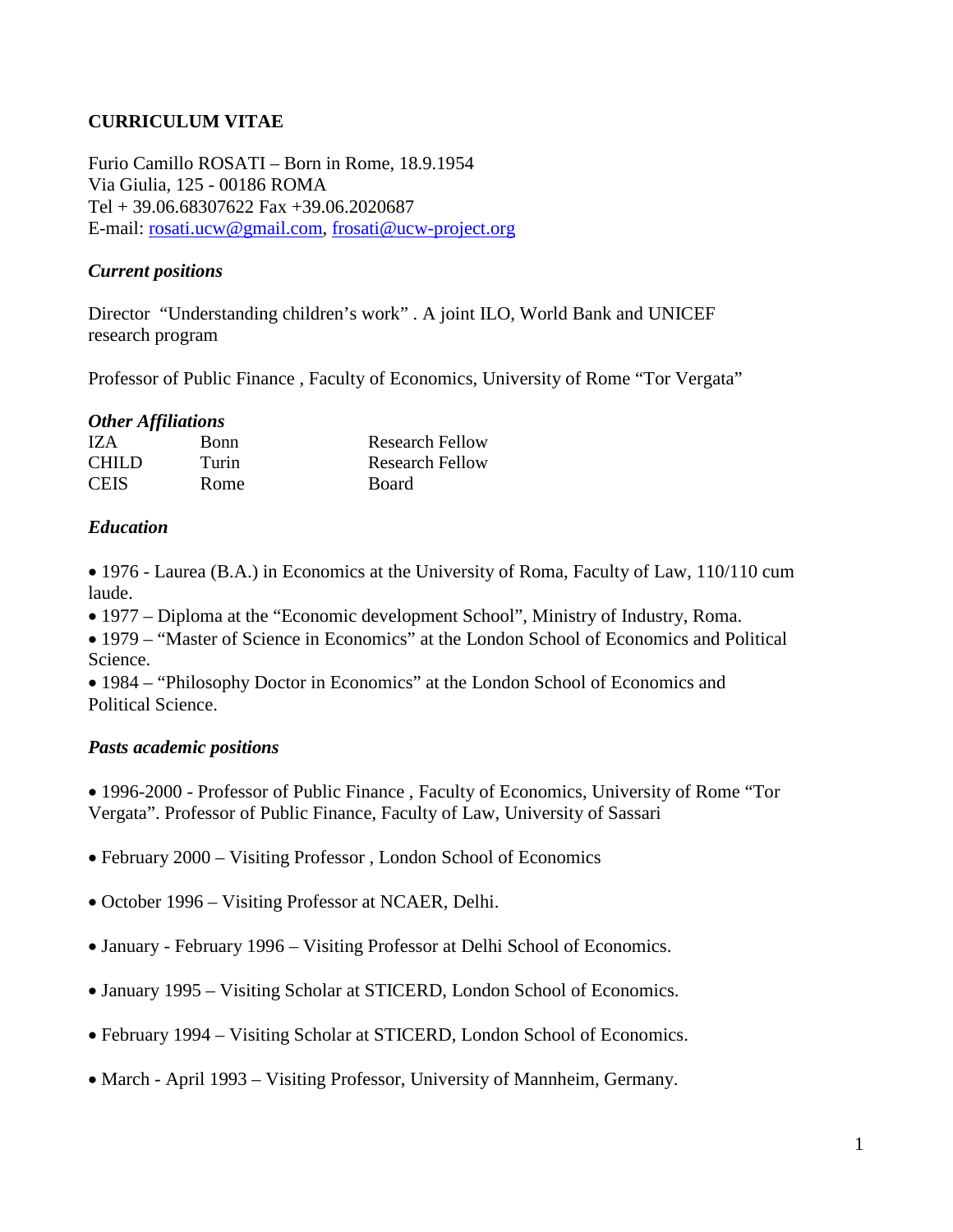• January - February 1992 – Visiting Scholar at the London School of Economics and Political Science and at the Centre for Labour Economics.

• 1990-1996 – Associate professor of Economics, Faculty of Economics, University of Rome "Tor Vergata".

• October 1989 – February 1990 - Visiting Scholar at the London School of Economics and Political Science and at the Centre for Labour Economics.

• 1988-1990 – Associated professor of Economics, Faculty of Political Science, University of Teramo.

- 1987-1994 Professor of Economics at the High School of Public Administration, Roma.
- 1985-1988 Researcher in Political Economy, Faculty of Law, University of Teramo.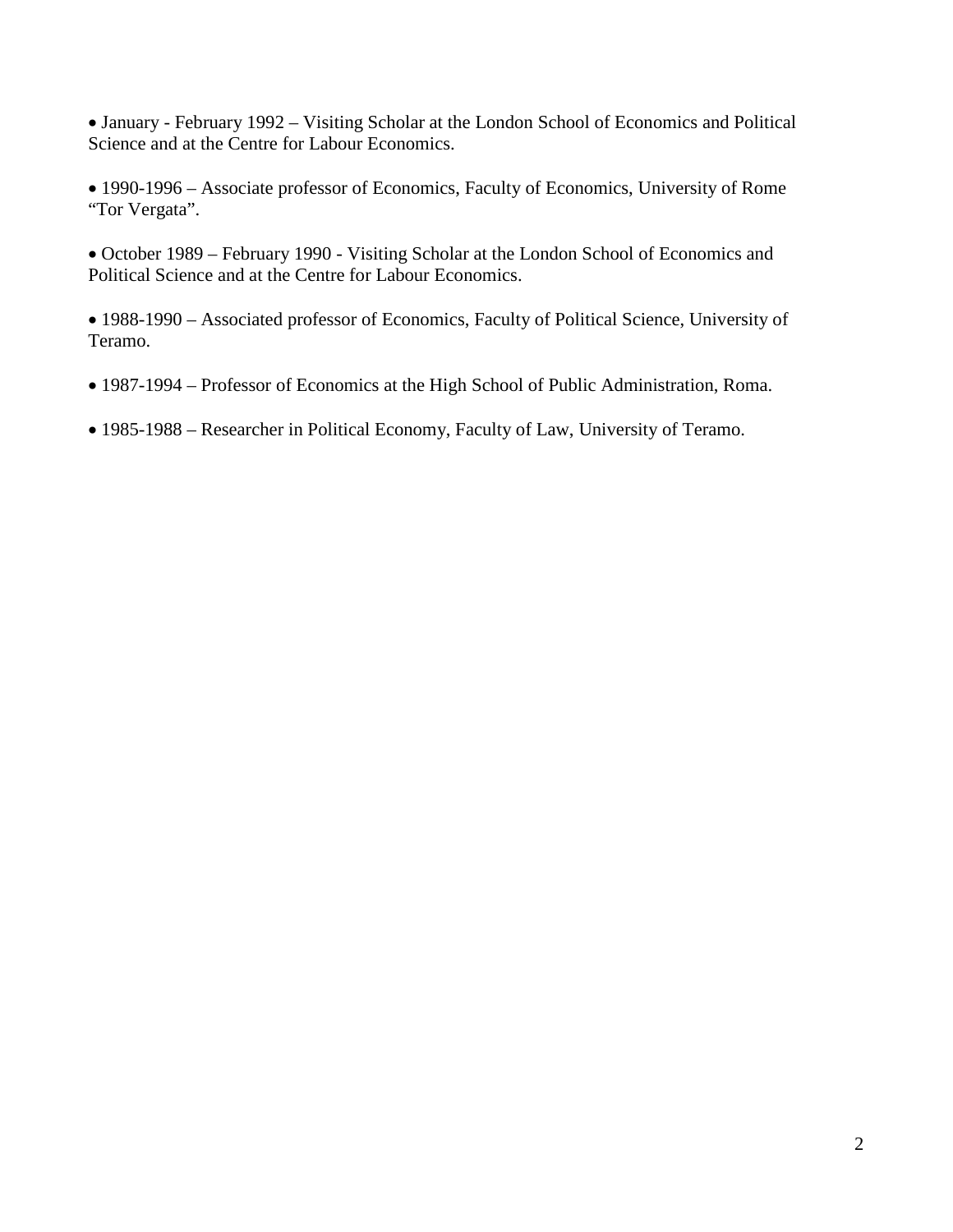## *Professional and other activities*

- 1999 Dec 2000 Jan. Consultant for the World Bank: Human Development Network, Social Protection Unit, Global Child Labor Program
- 1999 (Aug- Sept.) Consultant for the World Bank: Human Development Network, Social Protection Unit, Global Child Labor Program
- 1999 (Jan –June) Consultant for the World Bank: Education Sector Development Plan in Ethiopia
- 1998 (Oct- Dec) Consultant for the World Bank: Human Development Network, Social Protection Unit, Global Child Labor Program
- 1998 (May-June) Consultant for the World Bank: Education Sector Development Plan in Ethiopia.
- 1997 Consultant for the Italian Cooperation: participation at the Joint Donors Missions, for the Education Sector Development Plan, Ethiopia.
- 1997 Consultant for the Italian Cooperation: participation to the joint donor Public Expenditure Review for Ethiopia.

• From 1995 – Scientific coordinator of a EU research and training project with Latin American countries.

• From 1996 – Scientific coordinator of a joint project between the University of Rome and the NCAER of New Delhi.

• 1995-1996 – Consultant for Eurostat: analysis of the evolution of the structure of public expenditures in the member states and construction of cyclically adjusted public sector budgets.

• 1994 – Expert at the Academy of Minsk, as part of an EU project. Retraining of local teachers in economics.

• 1994 – Consultant for Eurostat: analysis of the evolution of the structure of taxation in the member states.

• 1993 – Consultant for Eurostat: the determinants of social spending in the member states.

• 1992 – Consultant for the Italian Foreign Ministry in Guatemala: analysis of the effects of the proposed free trade area in Central America. Analysis of the privatization programs.

• 1985-1995 – Consultant for the Association of Firms of the Tertiary Sector (Confcommercio): construction and management of an econometric model of the Italian economy, with a high disaggregation of the tertiary sector. Evaluation of taxation policies. Policy for small and medium size firms in the tertiary sector. Effects of completion of the EEC "internal market".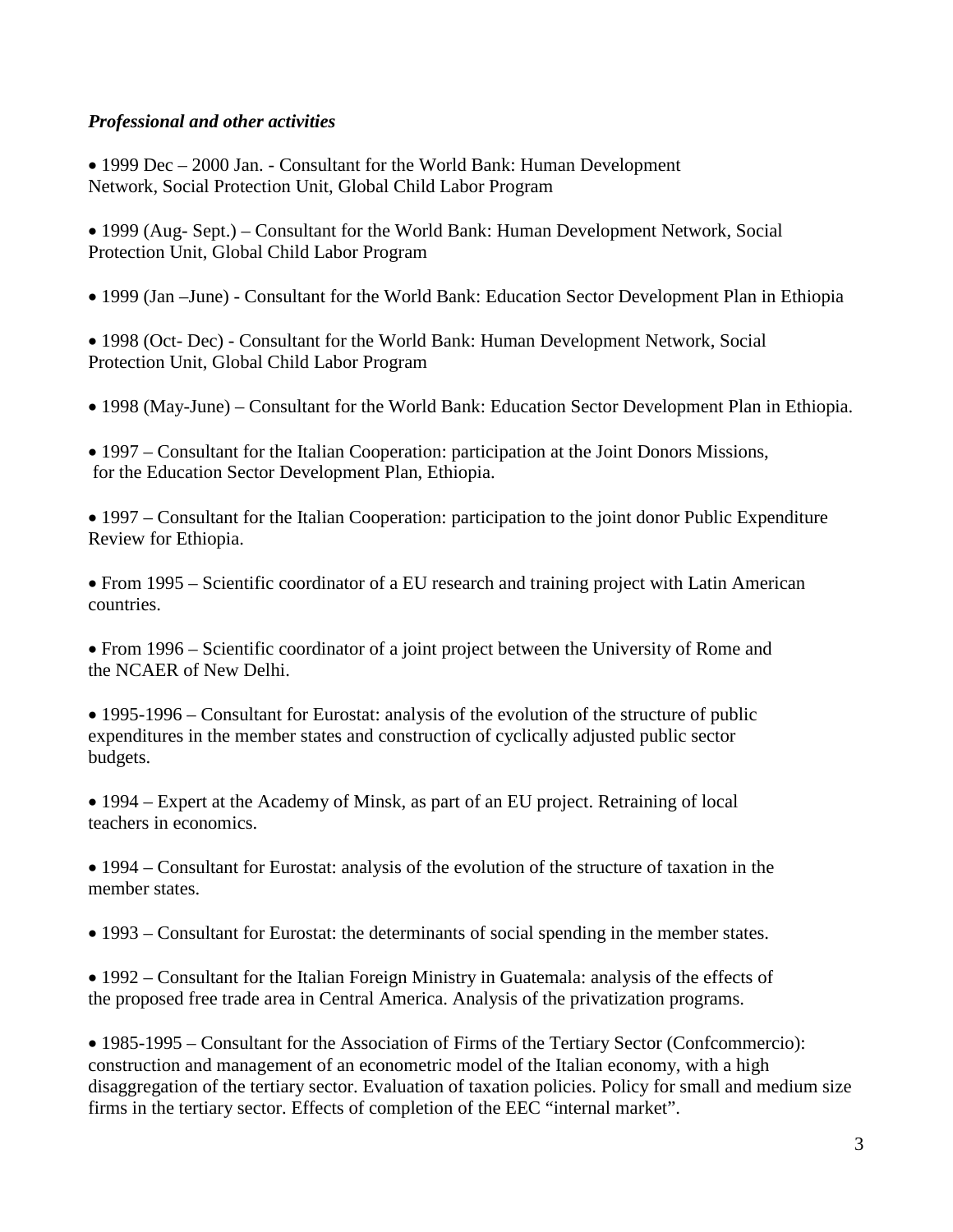• 1987 to 1989 – Consultant for the Ministry of Agriculture: construction of a regionally disaggregated econometric model of the agricultural sector.

• 1984 to 1986 – Consultant for the Confederation of Trade Union (CISL): construction of an econometric model of the labour markets and advisor on fiscal policies.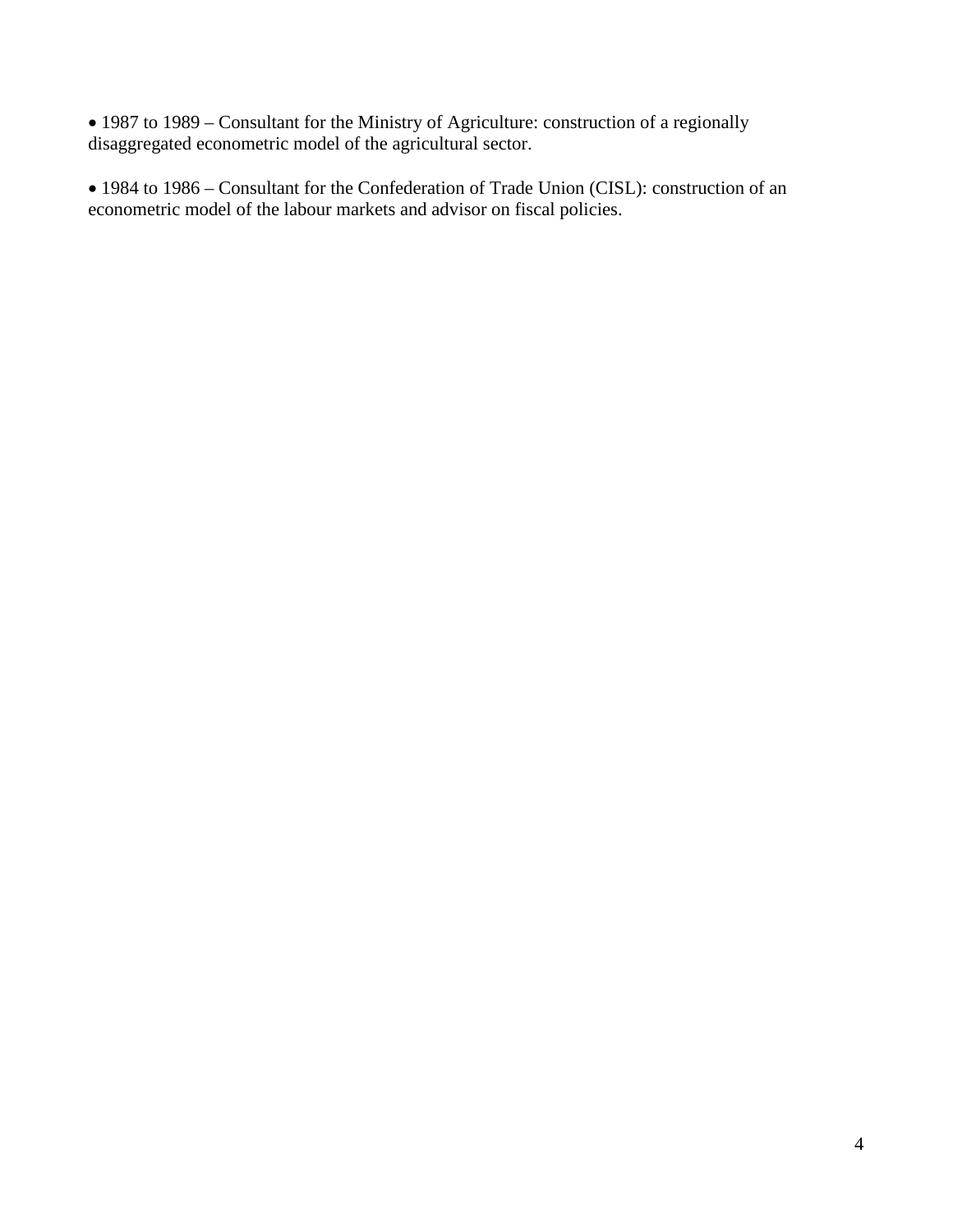#### *Selected publications*

Cash Transfers and Child Labor, with J. De Hoop. *World Bank Research Observer,* forthcoming

Does Promoting School Attendance Reduce Child Labor? Evidence from Burkina Faso's BRIGHT Project, with J. De Hoop. *Economics of Education Review* 39, 78-96, 2014

[Industrial structure and child labour. Evidence from Brazil,](http://ideas.repec.org/p/ucw/worpap/42.html) with M. Manacorda, , *Economic Development and Cultural Change*, July, n.4, 2011

Household Vulnerability and Child Labor: the effect of shocks, credit rationing and insurance, with L. Guarcello and F. Mealli, *Journal of Population Economics*, 23, 1, 2010

[Local labor demand and child labor,](http://ideas.repec.org/p/ucw/worpap/34.html) with M. Manacorda, in *Child labour and Transition between School and Work, Research in Labour Economics, Vol. 31, 2010*

The puzzle of Idle children neither in school nor at work in economic activities, in *The World of Child Labour*, Ed. Hindman, Sharpe, 2009

Influence of orphanhood in children's schooling and labour, in *The World of Child Labour*, Ed. Hindman, Sharpe, 2009

The twin challenges of eliminating child labour and achieving EFA: evidence and policy options from Mali and Zambia, UCW Working Papers, 2009

The twin challenge of child labor and youth employment in Ethiopia, with L. Guarcello, in **Youth in Africa's Labor Market**, The World Bank, 2008

School to work transition in Sub Saharan Africa, with others, in **Youth in Africa's Labor Market**, The World Bank, 2008

Child Labor and Education For All, with others, *[The Journal of the History of Childhood and](http://muse.jhu.edu/journals/journal_of_the_history_of_youth_and_childhood/toc/hcy.1.2.html)  [Youth, Volume 1, Number 2, Spring 2008](http://muse.jhu.edu/journals/journal_of_the_history_of_youth_and_childhood/toc/hcy.1.2.html),* pp. 251-253

Child labour and Education for All: an issues paper, UCW working paper, 2008

Impact of school quality on child labour and school attendance: The case of the CONAFE compensatory program in Mexico, with M. Rossi, *Well-being and Social Policy*, Vol. 3, n. 2, 2007

[Global Social Preferences and the Demand for Socially Responsible Products: Empirical Evidence](http://ideas.repec.org/a/bla/worlde/v30y2007i5p807-836.html)  [from a Pilot Study on Fair Trade Consumers,](http://ideas.repec.org/a/bla/worlde/v30y2007i5p807-836.html) *[The World Economy](http://ideas.repec.org/s/bla/worlde.html)*, Blackwell Publishing, vol. 30(5), pages 807-836, 05, 2007

Is there such a thing as a family constitution? A test based on credit rationing, With others, *Review of economics of household,* 2006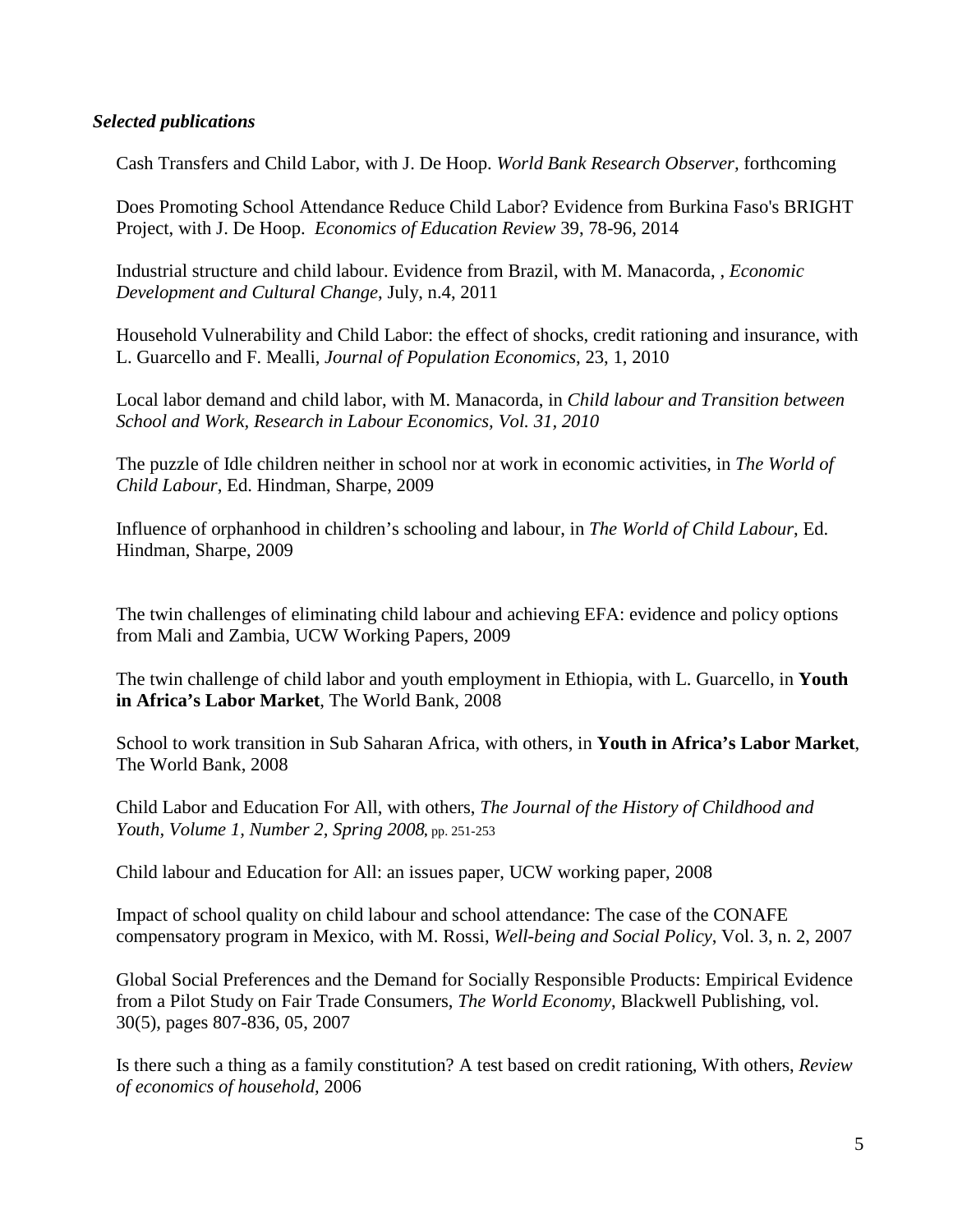Child Labour in Vietnam, with Z. Tzannatos, *Pacific Economic Review* , 2006

The health impact of child labour in developing countries: evidence from cross-country data, with P. Roggero and V. Magiaterra, *The American Journal of Public Health*, 2006

Does child work during childhood affects adult's health? An analysis for Guatemala, with R. Straub, *Review of economics of household*, 2006

Child work in Zambia: A comparative study of survey instruments, with others, *International Labour Review*, 2005, n.2

*The economics of child labour*, with A. Cigno, Oxford University Press, 2005

Health Effects of Child Work: Evidence from Vietnam, with O'Donnell, O., and E. van Doorslaer *Journal of Population Economics*, 2004

Is There Such a Thing as a [Family Constitution? A Test Based on Credit Rationing,](http://www.iza.org/en/webcontent/publications/papers/viewAbstract?dp_id=1116) with A. Cigno e G. Giannelli, *IZA Discussion Paper 1116*, April 2004

Household Vulnerability and Child Labor: the Effects of Shocks, Credit Rationing and Insurance, with L. Guarcello and, F. Mealli, *World Bank Social Protection Discussion Paper* 322, 2003.

Children's working hours and school enrolment: evidence from Pakistan and Nicaragua, with M.C. Rossi, *The World Bank Economic Review*, 2003

The Impact of Social Security on Saving and Fertility in Germany", with A. Cigno and L. Casolaro *FinanzArchiv* , 2003, 59, 189-211.

Determinants of the access to physician services in Italy: a latent class probit approach, with V. Atella, P. Deb, *Health Economics*, 2003

Does Globalisation Increase Child Labour?" with A. Cigno and L. Guarcello *World Development,*  Vol. 30 (9) 2002

"Child Labour Handbook" with A. Cigno, *WB Social Protection Discussion Paper* N. 0206, May 2002

"Child labour, Nutrition and Education in Rural India: an Economic Analysis of Parental Choice and Policy Options", with A. Cigno and Z. Tzannatos, *WB Social Protection Discussion Paper 2001*

"Child labour, education, fertility and survival in rural India" with A. Cigno, *Pacific Economic Review,* 2001

"Intergenerational transfers, and public pensions in a non altruistic setting" *Labour*, 1, 2001